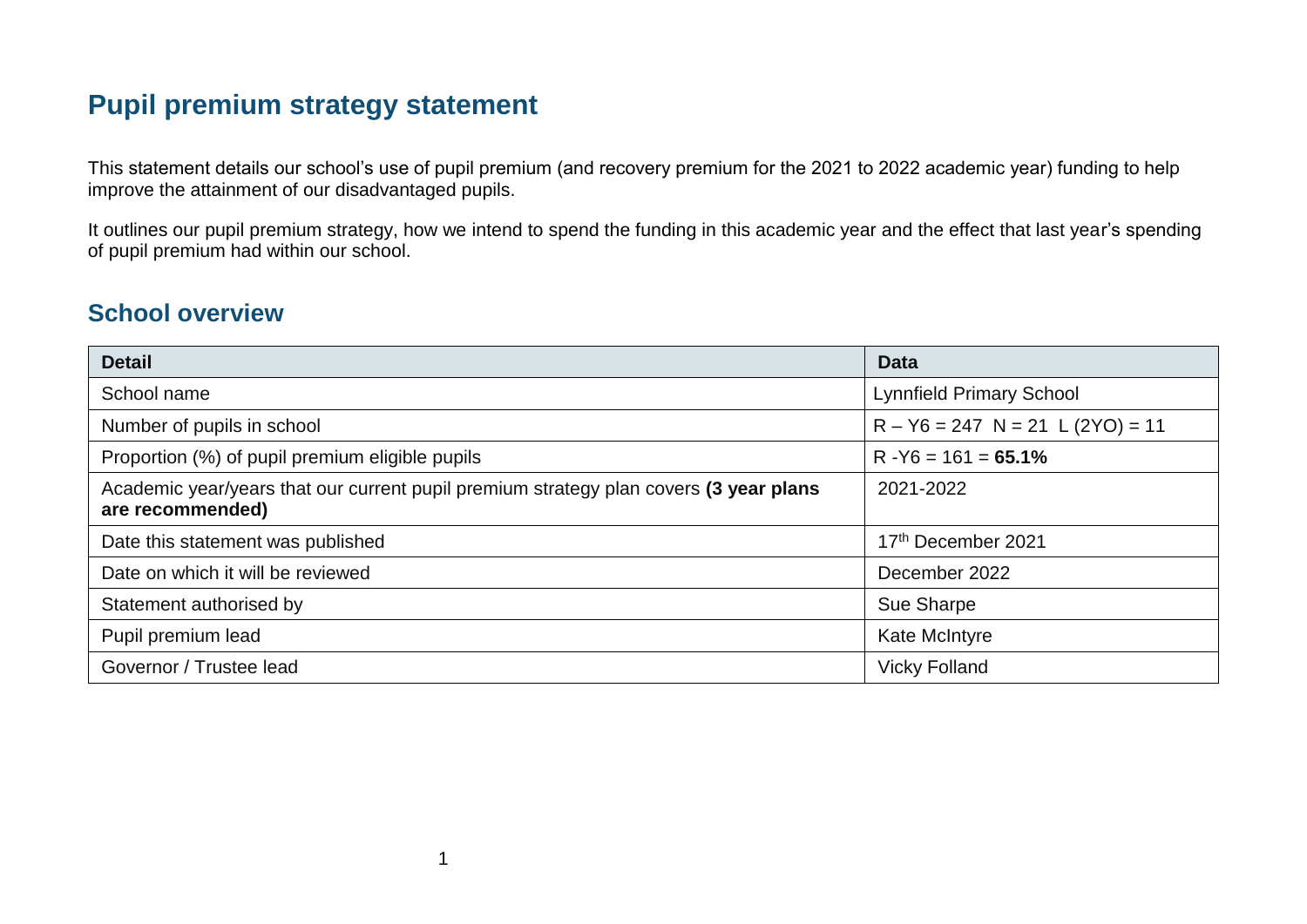# **Funding overview**

| <b>Detail</b>                                                                                                                    | <b>Amount</b>      |
|----------------------------------------------------------------------------------------------------------------------------------|--------------------|
|                                                                                                                                  | PP £ 262,275       |
| Pupil premium funding allocation this academic year                                                                              | LACPP £13,600      |
|                                                                                                                                  | <b>EYPP £5,454</b> |
| Recovery premium funding allocation this academic year                                                                           | £ 27,550           |
| Pupil premium funding carried forward from previous years (enter £0 if not applicable)                                           | £0                 |
| Total budget for this academic year                                                                                              | £308,879           |
| If your school is an academy in a trust that pools this funding, state the amount available<br>to your school this academic year |                    |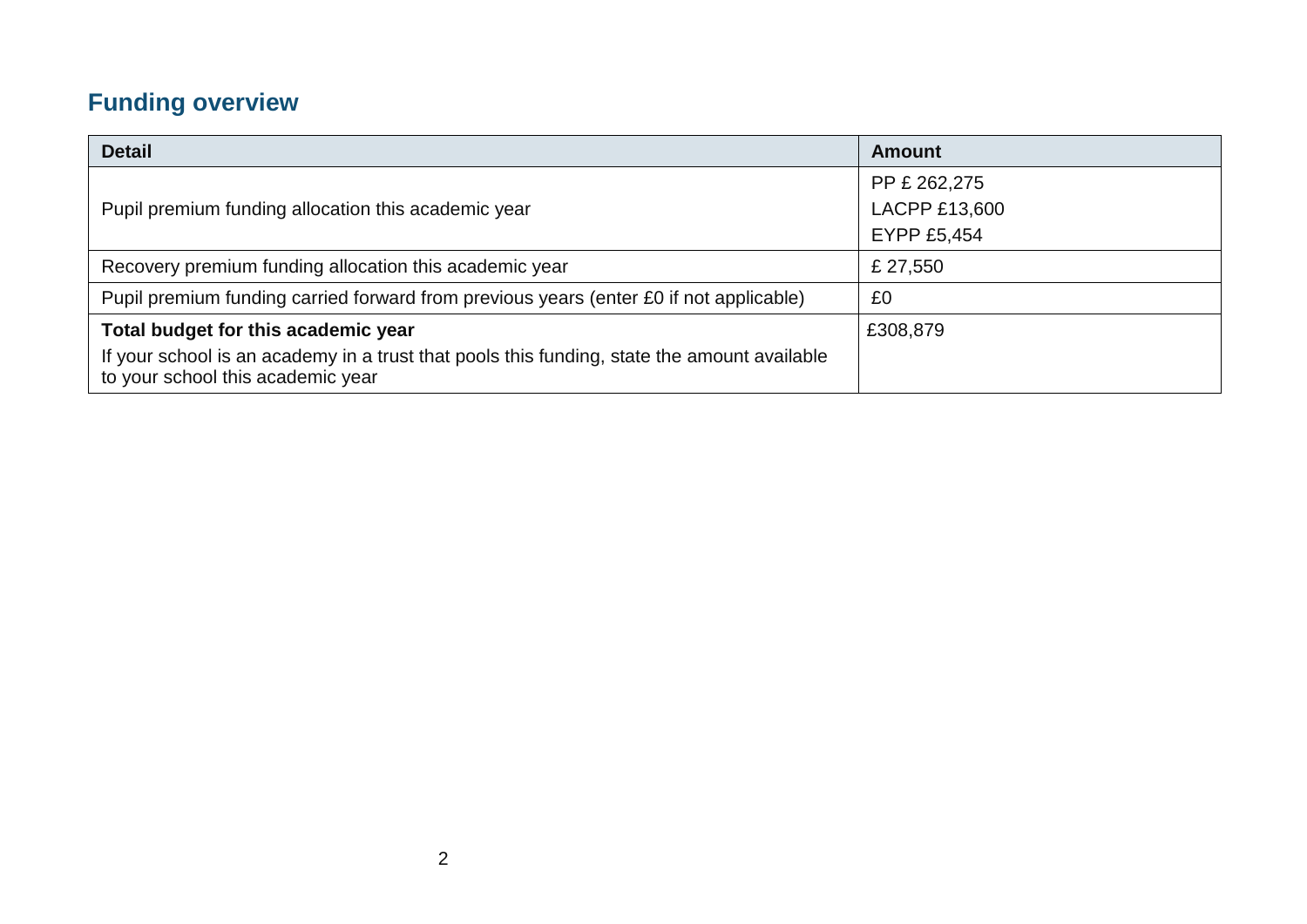# **Part A: Pupil premium strategy plan**

#### *Statement of intent*

The pupil premium funding is intended to improve outcomes for disadvantaged pupils in school in England. Lynnfield Primary School is located in Hartlepool, the north east of England. At the school, 65.1% of pupils (R-Y6) qualify for pupil premium funding. When making decisions about how the funding should be used, it is vital to take into account the context of the school. Despite approximately a third of the children (R-Y6) being regarded as 'non pupil premium', the school is located in the lowest decile (1) of most deprived neighbourhoods in the country with a LSOA IMD ranking of 155 out of 32 844. This is a drop from 208 in 2015 demonstrating the area is in decline. The neighbourhoods surrounding the school predominantly are within this decile and 62.4% of all of the children live in IMD rank 1 – the bottom 10%, and a further 29.7% live in the bottom 20% decile.

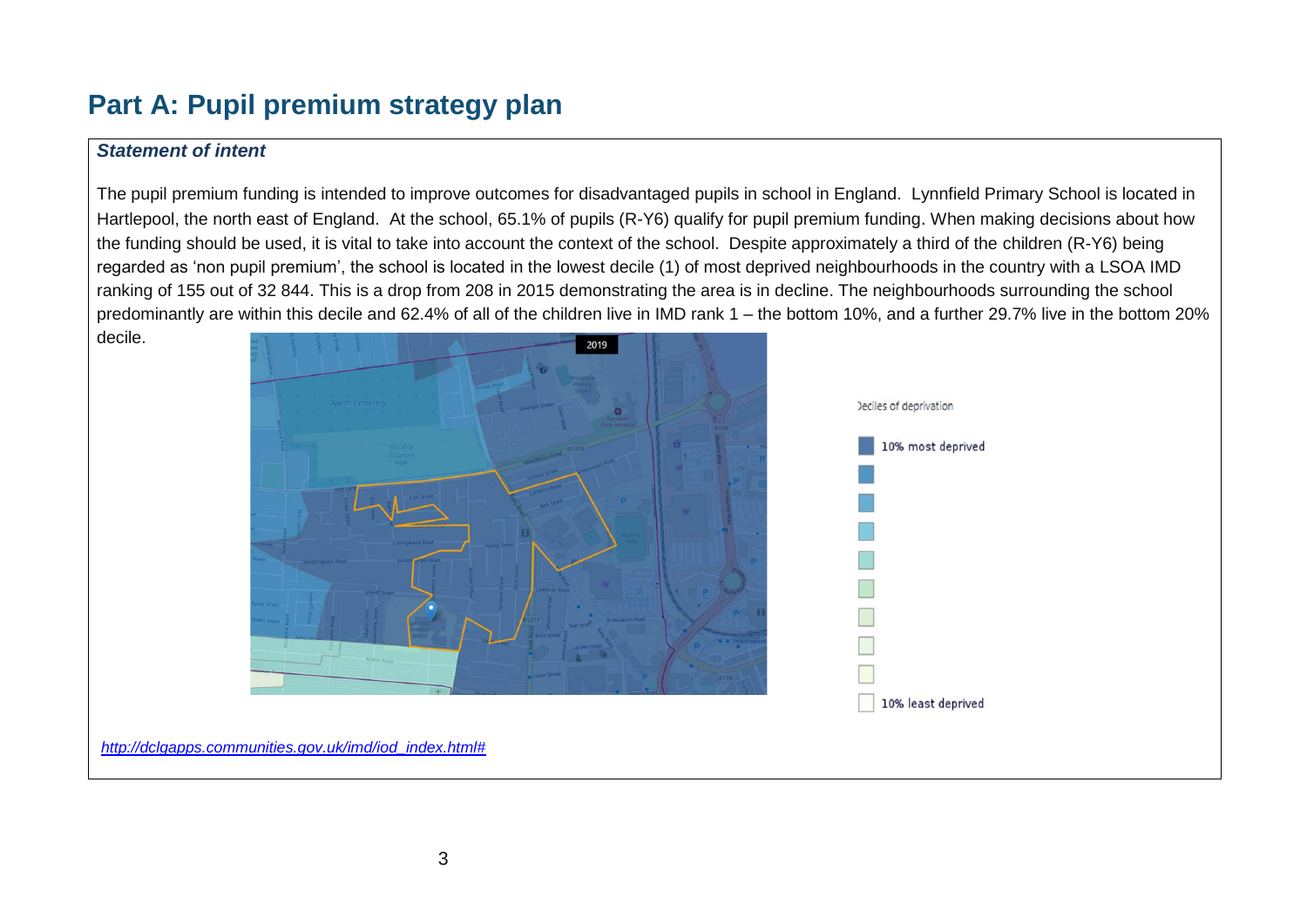Our ultimate aim is to narrow the attainment gap between the disadvantaged and non-disadvantaged pupils whilst also reaching the national standard by the end of year 6 and ultimately gain GCSEs at the end of Y11. We acknowledge that to do this we must exceed the national expected progress rates as the starting points for our pupils are very much lower than the national average.

The key principles of our strategy are that we:

- We reserve the right to address social disadvantage for any pupil regardless of whether or not they qualify for pupil premium funding due to the deprived context of the school area
- Ensure quality first teaching is at an optimum to meet the individual needs of pupils
- Understand that pupil's social and emotional needs must be effectively met in order to access the academic curriculum
- Use an 'early intervention' approach to social, emotional, health and academic needs to identify and provide effective support to pupils at risk of poor outcomes

Common barriers to achieving this aim include but are not limited to; poverty, under developed language and social skills, less support at home, unmet SEMH needs, social care involvement, attendance and punctuality.

### **Challenges**

This details the key challenges to achievement that we have identified among our disadvantaged pupils.

| <b>Challenge</b><br>number | <b>Detail of challenge</b>                           |
|----------------------------|------------------------------------------------------|
|                            | Well below average language and communication skills |
|                            | Lower than average attainment in R, W, M and phonics |
|                            | Social care involvement                              |
|                            | <b>SEMH</b> needs                                    |
|                            | Low aspirations                                      |
|                            | Attendance and punctuality                           |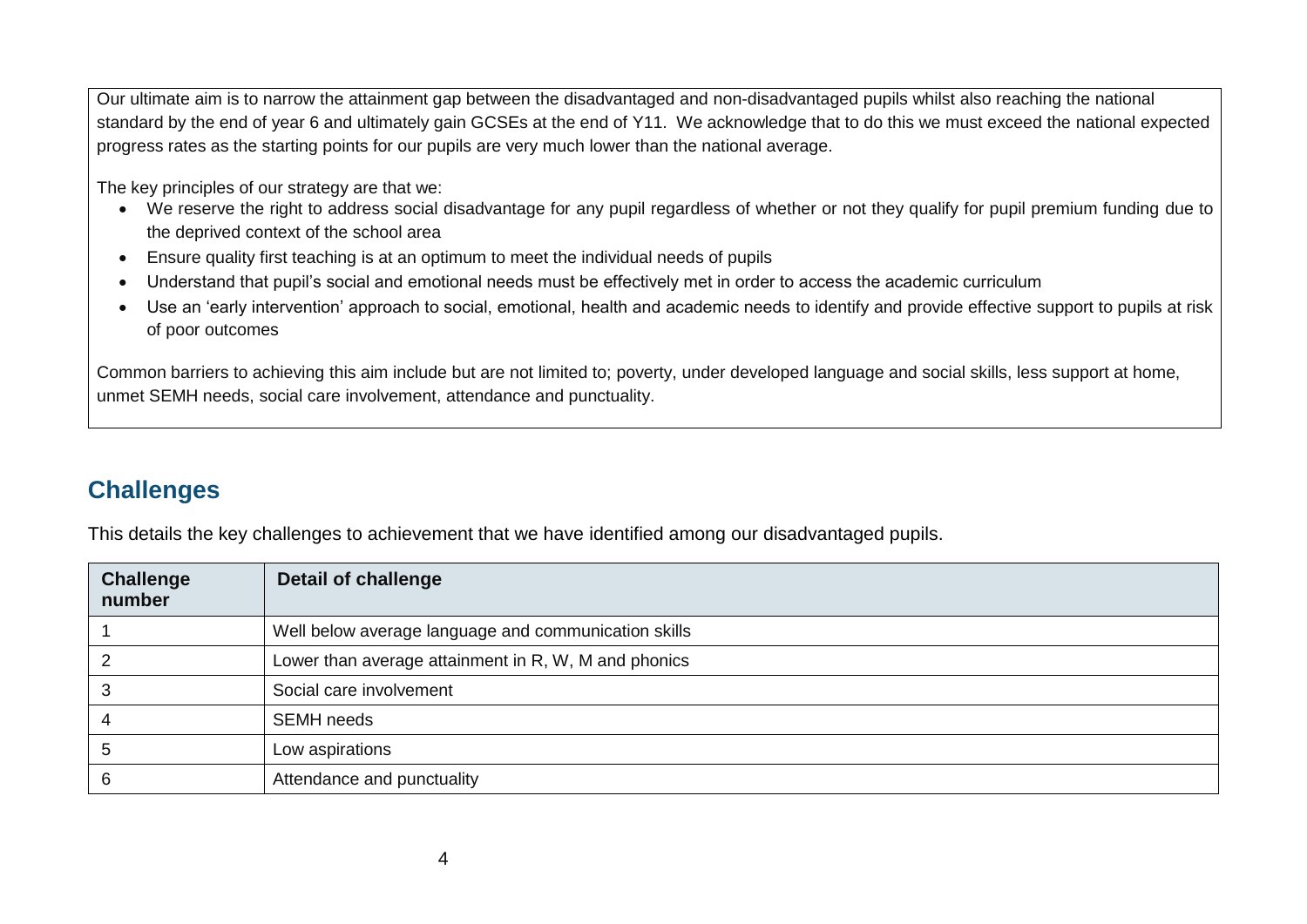## **Intended outcomes**

This explains the outcomes we are aiming for **by the end of our current strategy plan**, and how we will measure whether they have been achieved.

| <b>Intended outcome</b>                                                                                   | <b>Success criteria</b>                                                                                                                                                                                                                                                                                                                                                                                                                                                                                                                          |
|-----------------------------------------------------------------------------------------------------------|--------------------------------------------------------------------------------------------------------------------------------------------------------------------------------------------------------------------------------------------------------------------------------------------------------------------------------------------------------------------------------------------------------------------------------------------------------------------------------------------------------------------------------------------------|
| Increase the number of pupils at 'typical' in<br>the talk matters data analysis year on year.             | Successful scrutiny of EY planning demonstrates teaching staff are responding to the gaps as<br>$\bullet$<br>identified in the WellCom assessments and the Reception baseline<br>Pupil Progress meetings demonstrate pupils are making progress in the communication, lan-<br>$\bullet$<br>guage and development strand of the Development Matters Document                                                                                                                                                                                      |
| Improve current attainment in R, W and M<br>across the school                                             | Improved results in standardised tests across the year in reading<br>$\bullet$<br>End of year maths standardised test demonstrates good attainment<br>$\bullet$<br>Minutes of Pupil Progress meetings demonstrates progress and challenge<br>$\bullet$<br>Moderation meetings demonstrate progress and challenge<br>$\bullet$                                                                                                                                                                                                                    |
| Improve outcomes of Phonics screening<br>check                                                            | There are a significant number of pupils making progress and accelerated progress through<br>$\bullet$<br>the RWI program<br>Pupils reading ages in Y1 - Y3 increase to within 3 months of their chronological age (SAL-<br>$\bullet$<br>FORD)<br>An increasing number of pupils are making accelerated progress to/are at ARE as demon-<br>$\bullet$<br>strated through the scores in given standardised tests across the year $Y1 - Y3$<br>Pupils accessing Key Stage 2 phonics make accelerated progress in their reading scores<br>$\bullet$ |
| Improve the personal development and<br>welfare of those pupils identified as having<br><b>SEMH</b> needs | Nurture School status attained<br>$\bullet$                                                                                                                                                                                                                                                                                                                                                                                                                                                                                                      |
| Raise aspirations of PP pupils                                                                            | PP pupils are represented on the school council<br>$\bullet$<br>PP pupils access aspirational activities/events to ensure they have a good understanding of<br>$\bullet$<br>opportunities available to them.                                                                                                                                                                                                                                                                                                                                     |
| Improve attendance of all identified PP pupils<br>(PA)                                                    | Reduce PA pf PP pupils from 18/19 figure of 12.1% to 8.5% (within national comparator of<br>8.7%) (most recent figure that can be used due to covid lockdowns)<br>Increase attendance of PP pupils to overall 96% (18/19 95.2%)<br>$\bullet$<br>Continued successful implementation of the Jigsaw Curriculum<br>$\bullet$                                                                                                                                                                                                                        |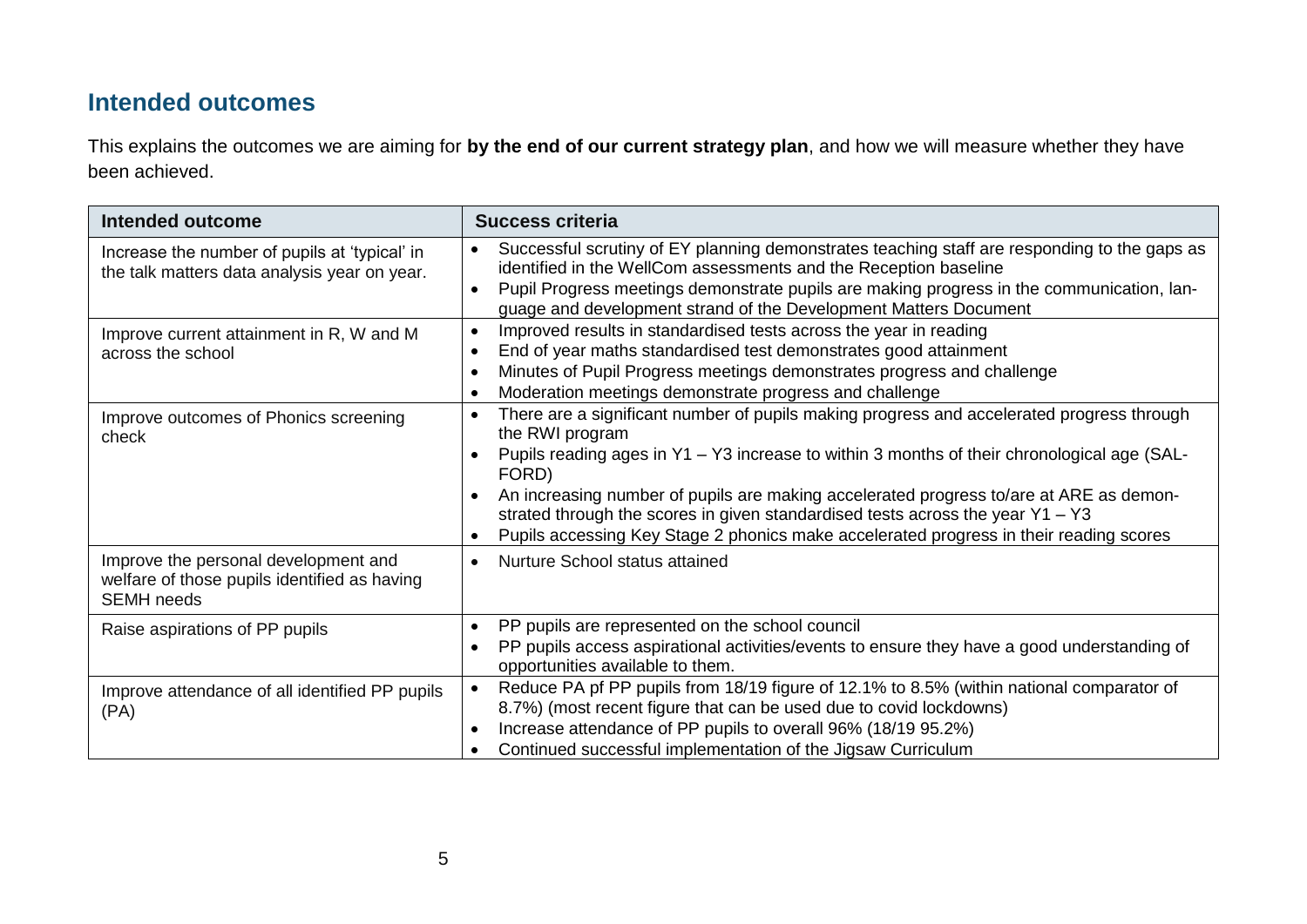#### **Activity in this academic year**

This details how we intend to spend our pupil premium (and recovery premium funding) **this academic year** to address the challenges listed above.

#### **1. Teaching (for example, CPD, recruitment and retention)**

Budgeted cost: £100,334

| <b>Activity</b>                                                                                                                                                                                                        | Evidence that supports this approach                                                                                                                                                                                                                                                                                                                                                                                                                                                                                                                                                                                                                                                                                                                                                                                                                                                                     | <b>Challenge</b><br>number(s)<br>addressed |
|------------------------------------------------------------------------------------------------------------------------------------------------------------------------------------------------------------------------|----------------------------------------------------------------------------------------------------------------------------------------------------------------------------------------------------------------------------------------------------------------------------------------------------------------------------------------------------------------------------------------------------------------------------------------------------------------------------------------------------------------------------------------------------------------------------------------------------------------------------------------------------------------------------------------------------------------------------------------------------------------------------------------------------------------------------------------------------------------------------------------------------------|--------------------------------------------|
| 1.1 A key focus on the teaching of<br>early reading<br>Part Funding of RWI Sup-<br>port<br>RWI lead time (English<br>$\bullet$<br>Lead)<br>Part Funding EY Lead<br>$\bullet$<br>Part Funding TA roles                  | Studies in England have shown that pupils eligible for free school meals typically receive similar or<br>slightly greater benefit from phonics interventions and approaches. This is likely to be due to the explicit<br>nature of the instruction and the intensive support provided. It is possible that some disadvantaged pupils<br>may not develop phonological awareness at the same rate as other pupils, having been exposed to fewer<br>words spoken and books read in the home. Targeted phonics interventions may therefore improve<br>decoding skills more quickly for pupils who have experienced these barriers to learning. Studies in<br>England have shown that pupils eligible for free school meals may receive additional benefits from being<br>taught how to use reading comprehension strategies.<br>Evidence<br>EEF Phonics (+ 5m)<br>EEF Reading Comprehension Strategies (+6m) | 1,2                                        |
| 1.2 Teaching and Learning focus<br>on evidence based strategies<br>to support teaching and<br>learning to improve progress<br>and outcomes<br>Part Funding PP Lead<br>(DHT)<br>Part Funding SLA<br>Speech and language | A team around the child approach has been adopted to ensure best use of teacher and TA time.<br>Evidence:<br>EEF Reducing Class Sizes (+2m)<br>$\bullet$<br>EEF: Mastery Learning (+ 5m)<br>$\bullet$<br>EEF: Teaching Assistants (+4m)<br>$\bullet$<br>EEF Phonics (+ 5m)<br>EEF Reading Comprehension Strategies (+6m)<br>$\bullet$                                                                                                                                                                                                                                                                                                                                                                                                                                                                                                                                                                    | 1, 2                                       |
| 1.3 Improve the early language<br>of pupils in EY<br>Part funding of enhanced<br>speech and language<br>service<br>Part funding of EY Lead                                                                             | There is evidence to suggest that pupils from lower socioeconomic backgrounds are more likely to be<br>behind their more advantaged counterparts in developing early language and speech skills, which may<br>affect their school experience and learning later in their school lives. Given that Oral language<br>interventions can be used to provide additional support to pupils who are behind their peers in oral<br>language development, the targeted use of approaches may support some disadvantaged pupils to catch<br>up with peers, particularly when this is provided one-to-one.                                                                                                                                                                                                                                                                                                          | 1,2,5                                      |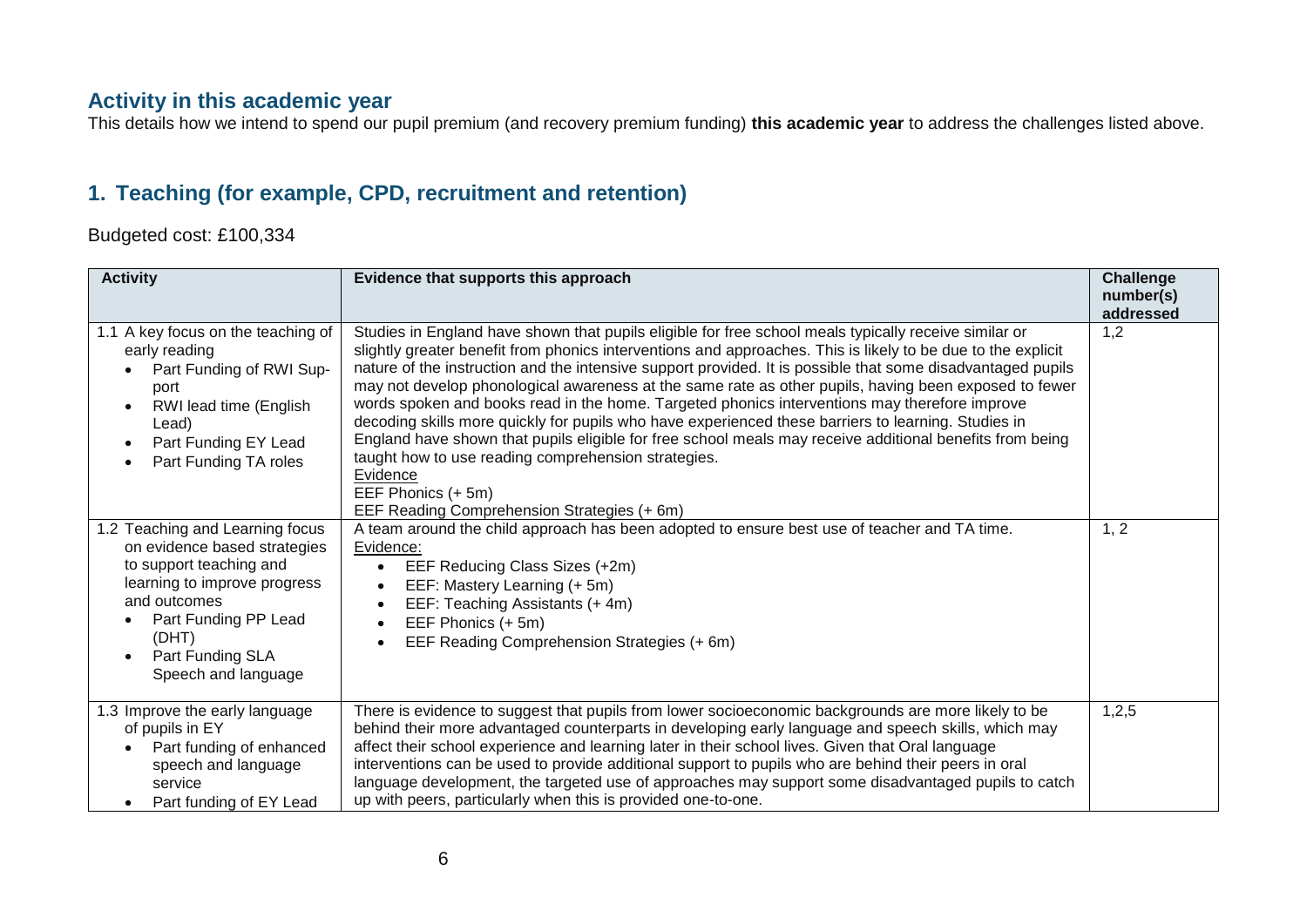| Part Funding SLA<br>Speech and language | Evidence:<br>EEF Oral Language intervention (+ 6m)<br>EEF Phonics (+ 5m)<br>EEF Early Literacy Approaches (+4m) |
|-----------------------------------------|-----------------------------------------------------------------------------------------------------------------|
|                                         |                                                                                                                 |

## **2. Targeted academic support (for example, tutoring, one-to-one support structured interventions)**

Budgeted cost: £14, 000

| <b>Activity</b>                                                                                                                                        | Evidence that supports this approach                                                                                                                                                                                                                                                                                                                                                                                                                                                                                                                                                                                                                                                                                                                                                                                                                                                                                                                                                                                                                                                  | Challenge number(s)<br>addressed |
|--------------------------------------------------------------------------------------------------------------------------------------------------------|---------------------------------------------------------------------------------------------------------------------------------------------------------------------------------------------------------------------------------------------------------------------------------------------------------------------------------------------------------------------------------------------------------------------------------------------------------------------------------------------------------------------------------------------------------------------------------------------------------------------------------------------------------------------------------------------------------------------------------------------------------------------------------------------------------------------------------------------------------------------------------------------------------------------------------------------------------------------------------------------------------------------------------------------------------------------------------------|----------------------------------|
| 1.1 Part fund the staff<br>delivering NELI                                                                                                             | The attainment gap between disadvantaged children and their more affluent peers opens early and<br>continues throughout schooling. There is a wealth of evidence to show that early intervention has<br>great potential to narrow the gap, but few nursery and reception year programmes have been<br>rigorously tested for impact. This is why the EEF funded the Nuffield Early Language Intervention.<br>Children receiving the 30-week version (beginning in Nursery, and continuing in early Reception)<br>made about four months of additional progress in language skills compared to children receiving<br>standard provision. The impact of the 20-week version (delivered solely in Reception) was smaller.<br>These impacts on language skills were still seen 6 months after the intervention<br>Evidence<br>EEF: Nuffield Early Language Intervention (+2m)                                                                                                                                                                                                              | 1,2                              |
| 2.2 1:1 Tutoring program to<br>aid catch up (recovery<br>premium) led by<br>existing teachers in the<br>school to provide<br>tutoring for 103 children | EEF Evidence indicates that one to one tuition can be effective, providing approximately five<br>additional months' progress on average. Evidence also suggests tuition should be additional to, but<br>explicitly linked with, normal teaching, and that teachers should monitor progress to ensure the<br>tutoring is beneficial and this is why at Lynnfield we will use our own teachers only to deliver tuition<br>to children in their own class as evidence demonstrates this is more effective than using teaching<br>assistants. Studies comparing one to one with small group tuition show mixed results. In some<br>cases one to one tuition has led to greater improvement, while in others tuition in groups of two or<br>three has been equally or even more effective. The variability in findings may suggest it is the<br>particular type or quality of teaching enabled by very small groups that is important, rather than the<br>precise size of the group and so we will provide tutoring in groups of up to 4 children.<br>EEF: One to one tuition (+ 5 months) | 1, 2<br>Not from this budget     |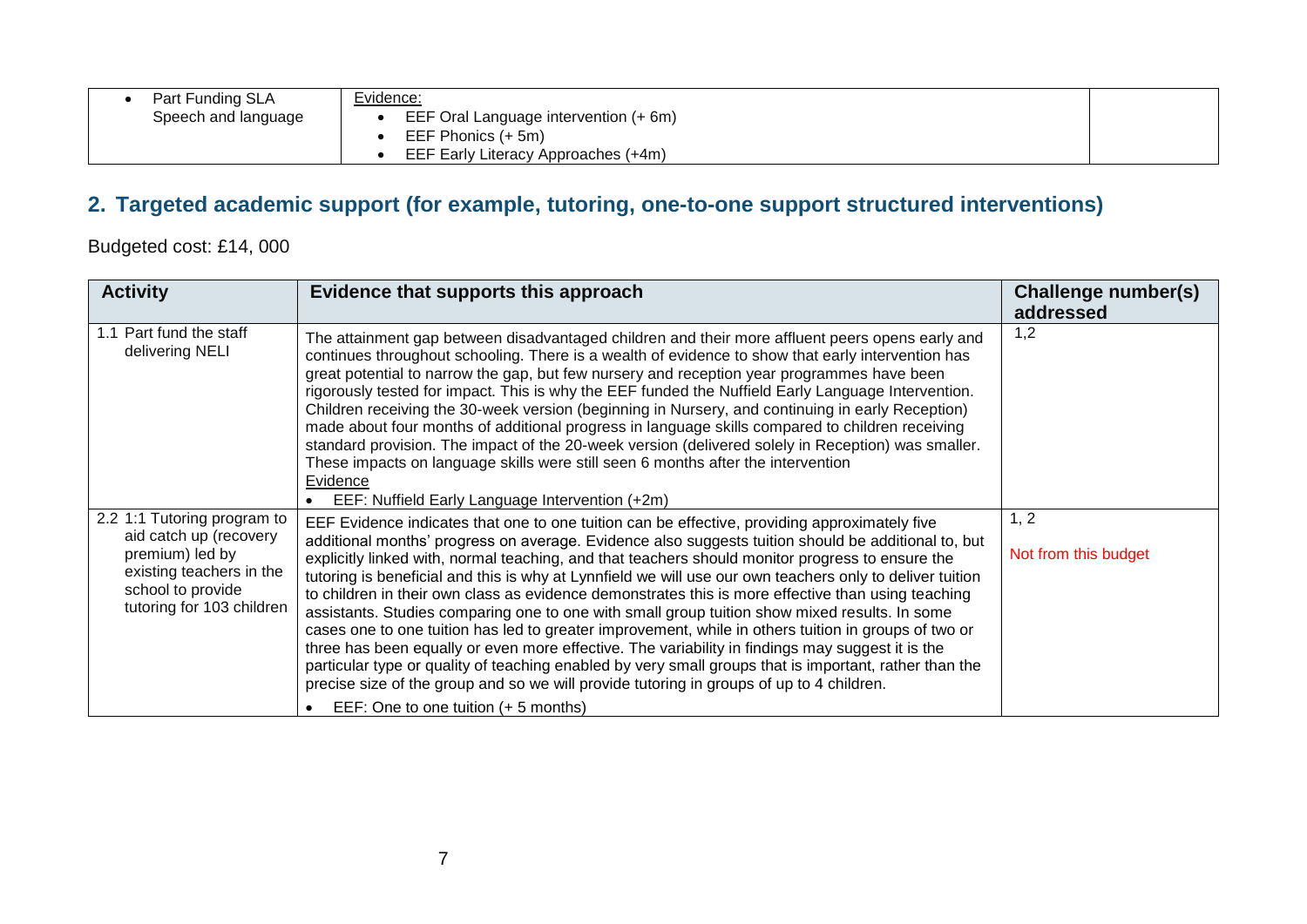#### **3. Wider strategies (for example, related to attendance, behaviour, wellbeing)**

Budgeted cost: £194,545

| <b>Activity</b>                                                                                                                                                                                                                                                                                                                                     | Evidence that supports this approach                                                                                                                                                                                                                                                                                                                                                                                                                                                                                                                                                                                                                                                                                                                                                                                                                                                                                                                                                                                                                                                                                                                                                                                                                                                                                                                                                                                                                                                                                                          | <b>Challenge number(s)</b><br>addressed |
|-----------------------------------------------------------------------------------------------------------------------------------------------------------------------------------------------------------------------------------------------------------------------------------------------------------------------------------------------------|-----------------------------------------------------------------------------------------------------------------------------------------------------------------------------------------------------------------------------------------------------------------------------------------------------------------------------------------------------------------------------------------------------------------------------------------------------------------------------------------------------------------------------------------------------------------------------------------------------------------------------------------------------------------------------------------------------------------------------------------------------------------------------------------------------------------------------------------------------------------------------------------------------------------------------------------------------------------------------------------------------------------------------------------------------------------------------------------------------------------------------------------------------------------------------------------------------------------------------------------------------------------------------------------------------------------------------------------------------------------------------------------------------------------------------------------------------------------------------------------------------------------------------------------------|-----------------------------------------|
| 3.1 Further development of<br>nurture provision<br>Part funding of the<br>Nurture Provision<br>across school<br>Part Funding of<br><b>Inclusion AHT</b><br><b>Online Boxall</b><br>Subscription<br>Purchase of gifts<br>$\bullet$<br>(cultural capital)<br>3.2 Improve attendance<br>and punctuality<br>Funding of PSA and<br>Funding of Vulnerable | Lynnfield School believes that, for pupils to be successful in their learning it is essential that their<br>mental health and well-being has been supported. It is widely known that 'All behaviour is<br>communication' (Bennathan, 2012) and best practice demonstrates the use of positive relationships<br>being the route to resolving difficulties. As a school community we value the integrated approach to<br>mental health and behaviour and as a result our policy is developed to support both aspects through<br>a joined-up policy. We seek to support pupils in a holistic and equitable way, taking into account but<br>not making excuses for pupil's background, current circumstances and life events.<br>Evidence:<br>EEF Behaviour intervention (+3m)<br>EEF Social and emotional learning (+ 4m)<br>$\bullet$<br>EEF Metacognition and Self-regulation strategies (+7m)<br>$\bullet$<br>DfE 2018 mental Health and Behaviour in schools<br>$\bullet$<br>DfE 2016 Counselling in schools: a blueprint for the future<br>$\bullet$<br>DfE 2015 Special Needs and disabilities code of practice $0 - 25$ .<br>$\bullet$<br>A significant number of PP children are persistently absent which impacts negatively on their<br>progress as children who do not attend school do not do as well as those who do.<br>Evidence:<br>EEF: Research has found that poor attendance is linked to poor academic attainment across all<br>stages (Balfanz & Byrnes, 2012; London et al., 2016) as well as anti-social characteristics, | 1,2,3,4,5,6<br>1,2,4,5,6                |
| Pupils AHT<br>3.3 Raise aspirations                                                                                                                                                                                                                                                                                                                 | delinquent activity and negative behavioural outcomes (Gottfried, 2014; Baker, Sigmon, &<br>Nugent, 2001). However, evidence suggests that small improvements in attendance can lead<br>to meaningful impacts for these outcomes. (Attendance interventions rapid evidence<br>$assessment - EEF)$<br>DFE White Paper report November 2018: Research to understand successful approaches to<br>$\bullet$<br>supporting the most academically able disadvantaged pupils<br>Families on a lower income and those in crisis may not be able to afford to pay for school trips<br>which would impact on children's access to a broad and balanced curriculum                                                                                                                                                                                                                                                                                                                                                                                                                                                                                                                                                                                                                                                                                                                                                                                                                                                                                       | 4, 3, 5                                 |
| Part Funding of<br><b>Educational Trips</b>                                                                                                                                                                                                                                                                                                         | Evidence:<br>EEF toolkit - Social and Emotional Development (Average impact +4 months)<br>$\bullet$                                                                                                                                                                                                                                                                                                                                                                                                                                                                                                                                                                                                                                                                                                                                                                                                                                                                                                                                                                                                                                                                                                                                                                                                                                                                                                                                                                                                                                           |                                         |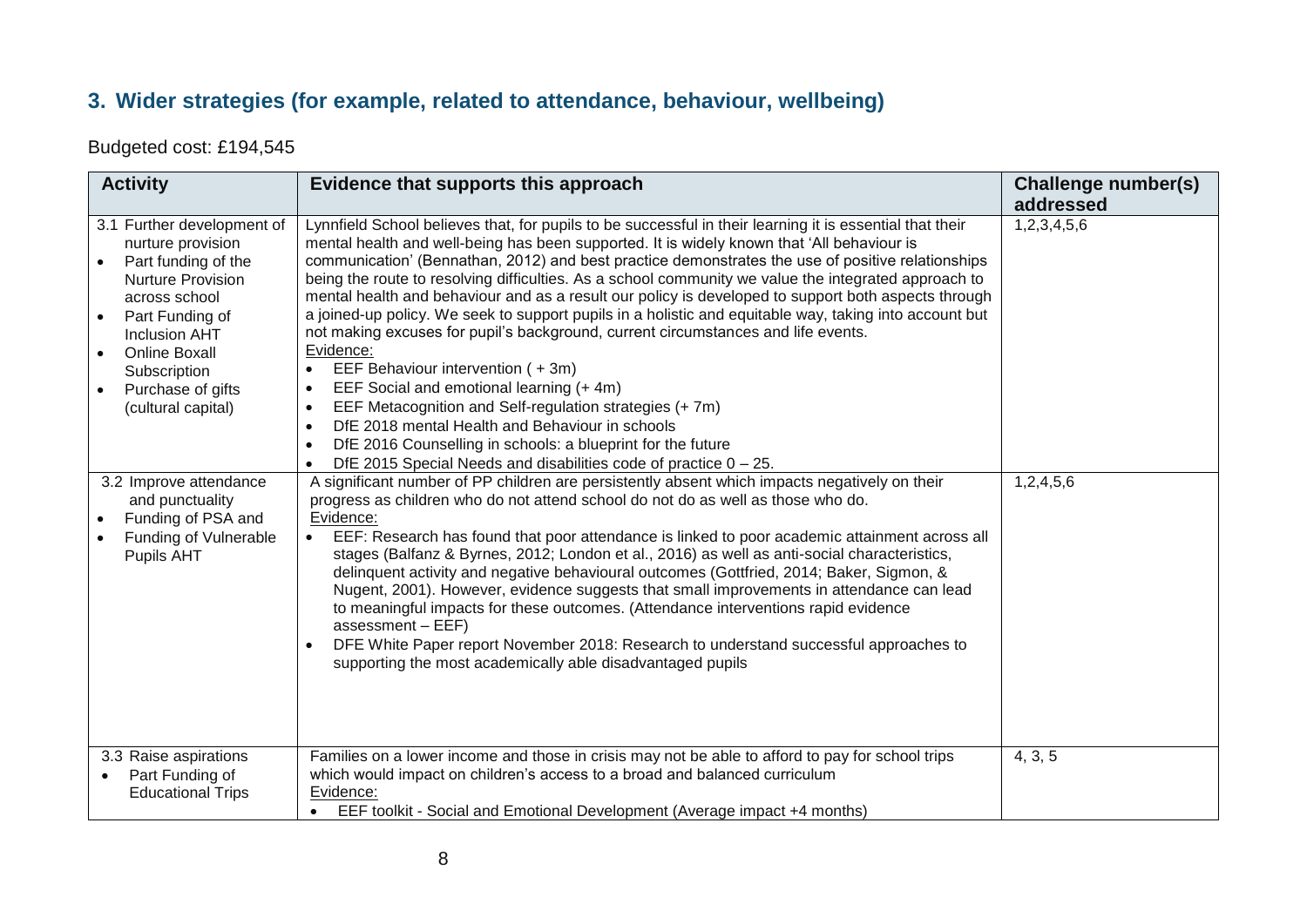|                                                                                                      | Arts participation (+2 months)<br>Behaviour interventions- (moderate impact +3 months)<br>Outdoor adventure learning (+4 months)<br>DfE Research to understand successful approaches to supporting the most disadvantaged<br>pupils 2018                                                                                                                                         |         |
|------------------------------------------------------------------------------------------------------|----------------------------------------------------------------------------------------------------------------------------------------------------------------------------------------------------------------------------------------------------------------------------------------------------------------------------------------------------------------------------------|---------|
| 3.4 Raising aspirations<br>Part funding of the<br>Jigsaw PSHE<br>curriculum<br><b>School Council</b> | Jigsaw supports children's understanding of others and their own needs and rights which<br>contributes to a positive school environment thus improving pupil progress and attendance.<br>Having a school council gives the children a mechanism to have their voice heard.<br>Evidence<br>EEF Behaviour intervention (+3months)<br>EEF Social and emotional learning (+4 months) | 6, 4, 5 |

## **Total budgeted cost: £308 879**